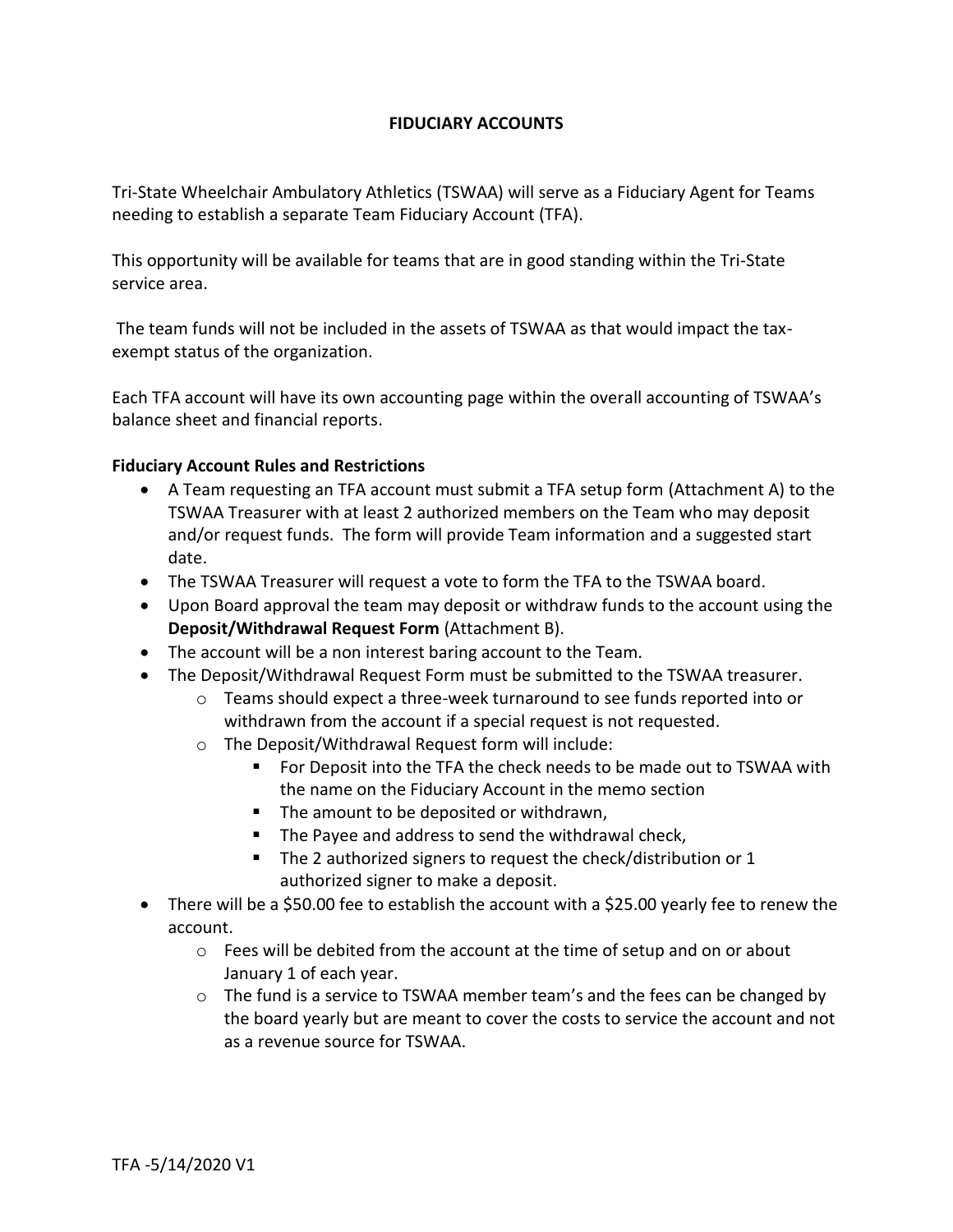|                                                                                                                                                                                                                                | <b>ISWAA TEAM FIDOCIANT ACCOUNT SETUP FUNNI</b>                   |  |
|--------------------------------------------------------------------------------------------------------------------------------------------------------------------------------------------------------------------------------|-------------------------------------------------------------------|--|
| Team:                                                                                                                                                                                                                          |                                                                   |  |
| <b>ADDRESS:</b>                                                                                                                                                                                                                |                                                                   |  |
|                                                                                                                                                                                                                                |                                                                   |  |
| CITY:                                                                                                                                                                                                                          |                                                                   |  |
| <b>STATE:</b>                                                                                                                                                                                                                  | ZIP: _______________<br><u> 1980 - Jan Barnett, mars et al. (</u> |  |
| START DATE: The Management of the Management of the Management of the Management of the Management of the Management of the Management of the Management of the Management of the Management of the Management of the Manageme |                                                                   |  |
| SIGNEES (Name, E-mail, Telephone #):                                                                                                                                                                                           |                                                                   |  |
|                                                                                                                                                                                                                                |                                                                   |  |
|                                                                                                                                                                                                                                |                                                                   |  |
|                                                                                                                                                                                                                                |                                                                   |  |
|                                                                                                                                                                                                                                | Tel:                                                              |  |
|                                                                                                                                                                                                                                |                                                                   |  |
|                                                                                                                                                                                                                                |                                                                   |  |
|                                                                                                                                                                                                                                |                                                                   |  |
|                                                                                                                                                                                                                                |                                                                   |  |
|                                                                                                                                                                                                                                | Tel:                                                              |  |

## **ATTACHMENT A** TSWAA TEAM FIDUCIARY ACCOUNT SETUP FORM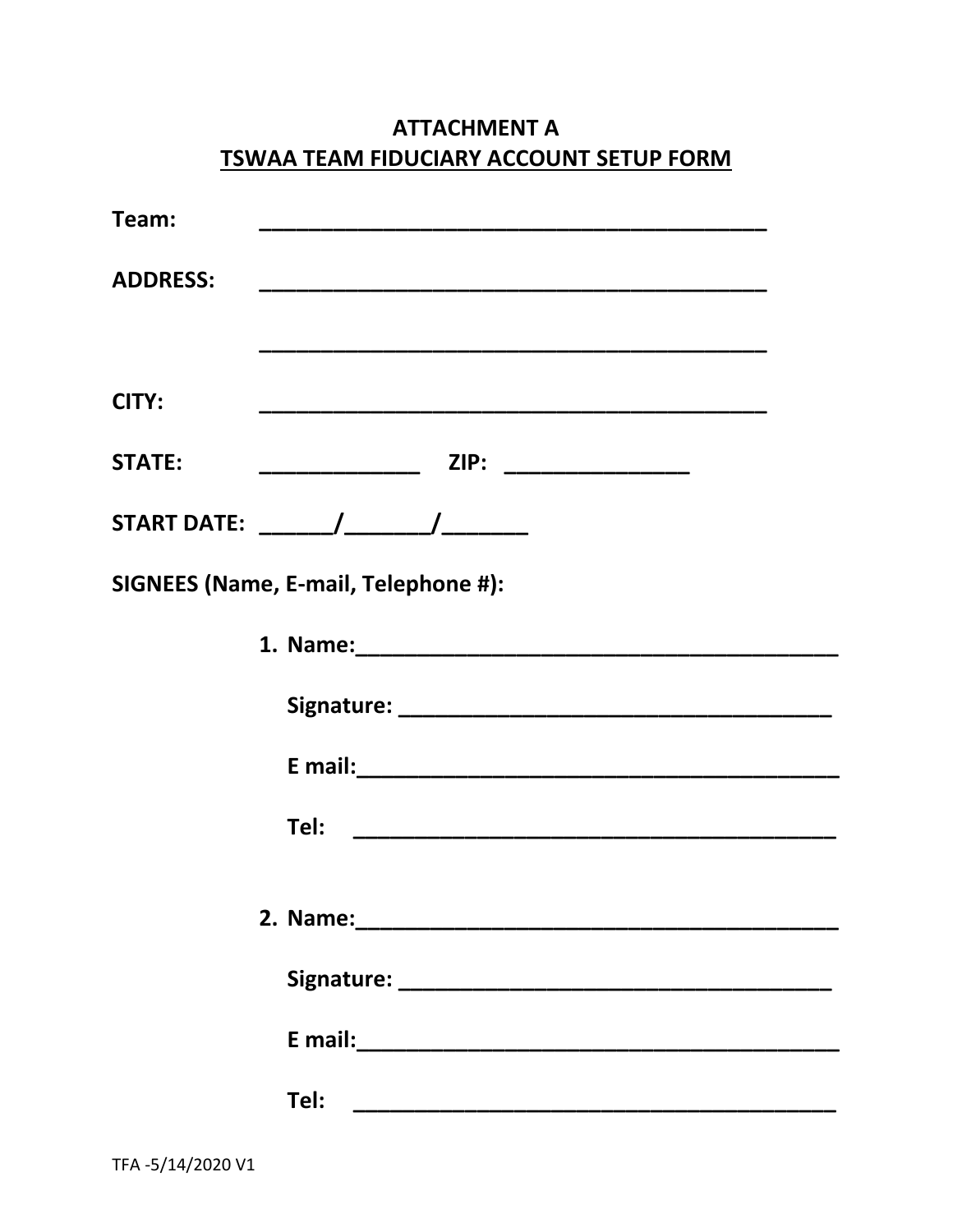| Tel: |
|------|